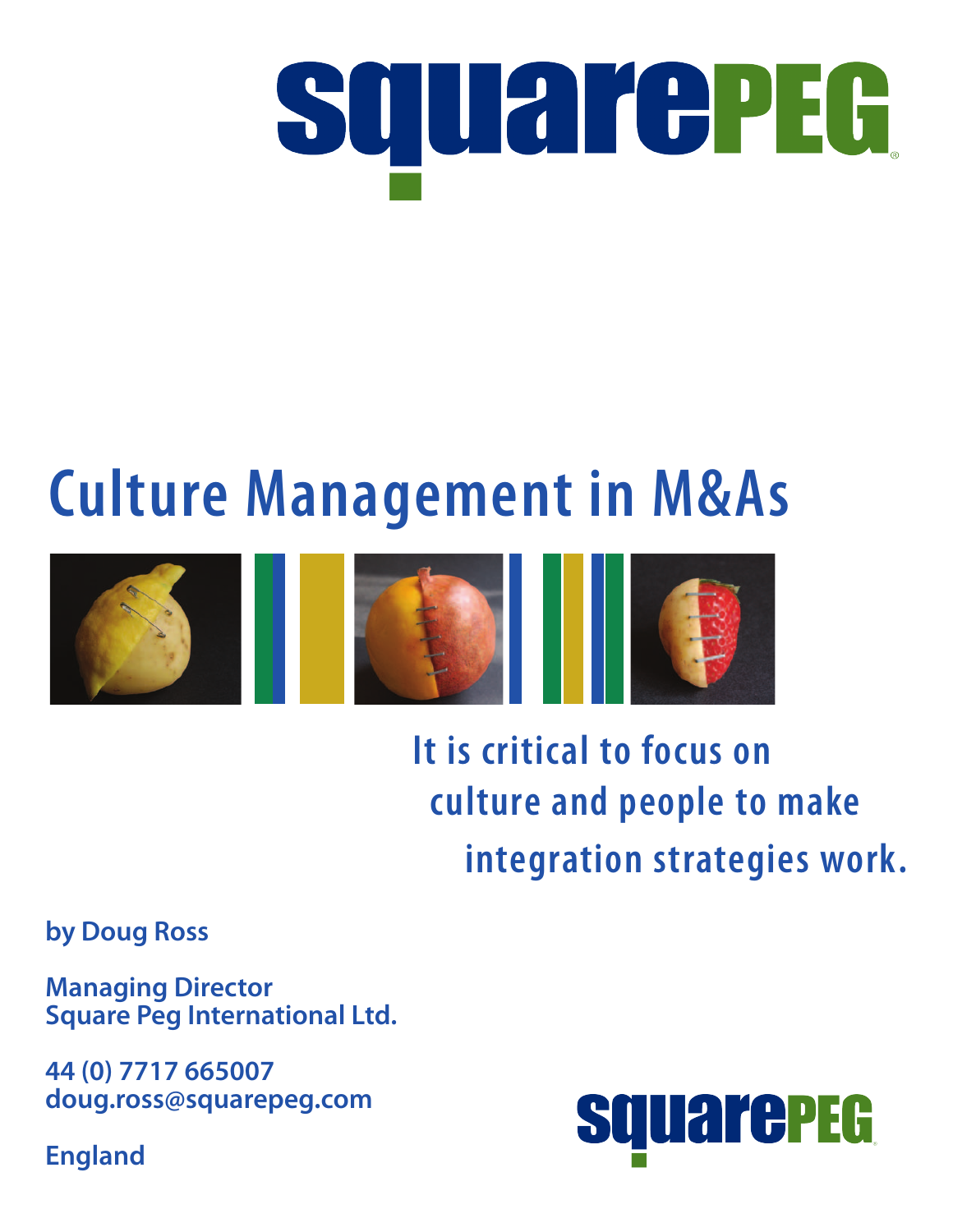## **Culture Management in M&As**

**In management's rush to "do the deal", costly mistakes can surface long after final papers have been signed. With forethought, common pitfalls can be avoided.**

 **The following notes reflect the contents of a recent speech where I was asked by the organisers to address the audience on the topic of managing cultural issues of transition in M&A and joint venture situations with respect to often-declining productivity, performance and morale during times of change. I stressed the importance of an integration plan that addresses cultural factors head-on, as they can be deal killers, no mater how carefully the financial and operational aspects of the deal are managed, and management of the dynamics of people involved in the process.**

**Participants confirmed, all too often, management in the acquiring company is not prepared to deal with the postmerger dynamics that can lead to reduced productivity or the loss of valuable personnel. Underestimation and/or lack of any consideration of the culture integration challenges and the impact from varying leadership styles are just two examples of drivers that can erode expected "deal value". The resulting loss of customers and revenues can negate the anticipated benefits of the consolidated organisation.**

#### **Framing Our Discussion**

**Traditionally, the legal, financial and operational aspects of M&A deals and joint ventures have received the greatest attention, but executives who have been through the merger process are recognising that managing the cultural and human side of change is critical to maximising deal value.**

**Scanning the news, one notices that hardly a day passes without the announcement of one or more high profile amalgamations. In short, they seem to be contagious, and the current epidemic is not restricted to the large American and UK based institutions that consistently make front-page headlines. Globally, the merger bug has bitten both private and public sector organisations of all sizes. However, regardless of the size or the finances of the companies, the rush to "do the deal" can result in costly mistakes that can surface months after the final papers have been signed.** 

**The prevailing view in Europe and beyond is that "scale is important", that in the global marketplace bigger is better. Companies have various strategic options available to them in order to achieve their growth objectives and to compete effectively in the global marketplace. The first key decision is whether to grow incrementally or to take a giant step or leap. One of the incremental options available is to introduce new products or services. Enhancing existing services to grow top-line revenue and entry into new markets are two other possibilities. If the enterprise prefers to take bigger steps in terms of growth (the 'leap' approach), M&A is perhaps the quickest way to increase presence in the marketplace.**

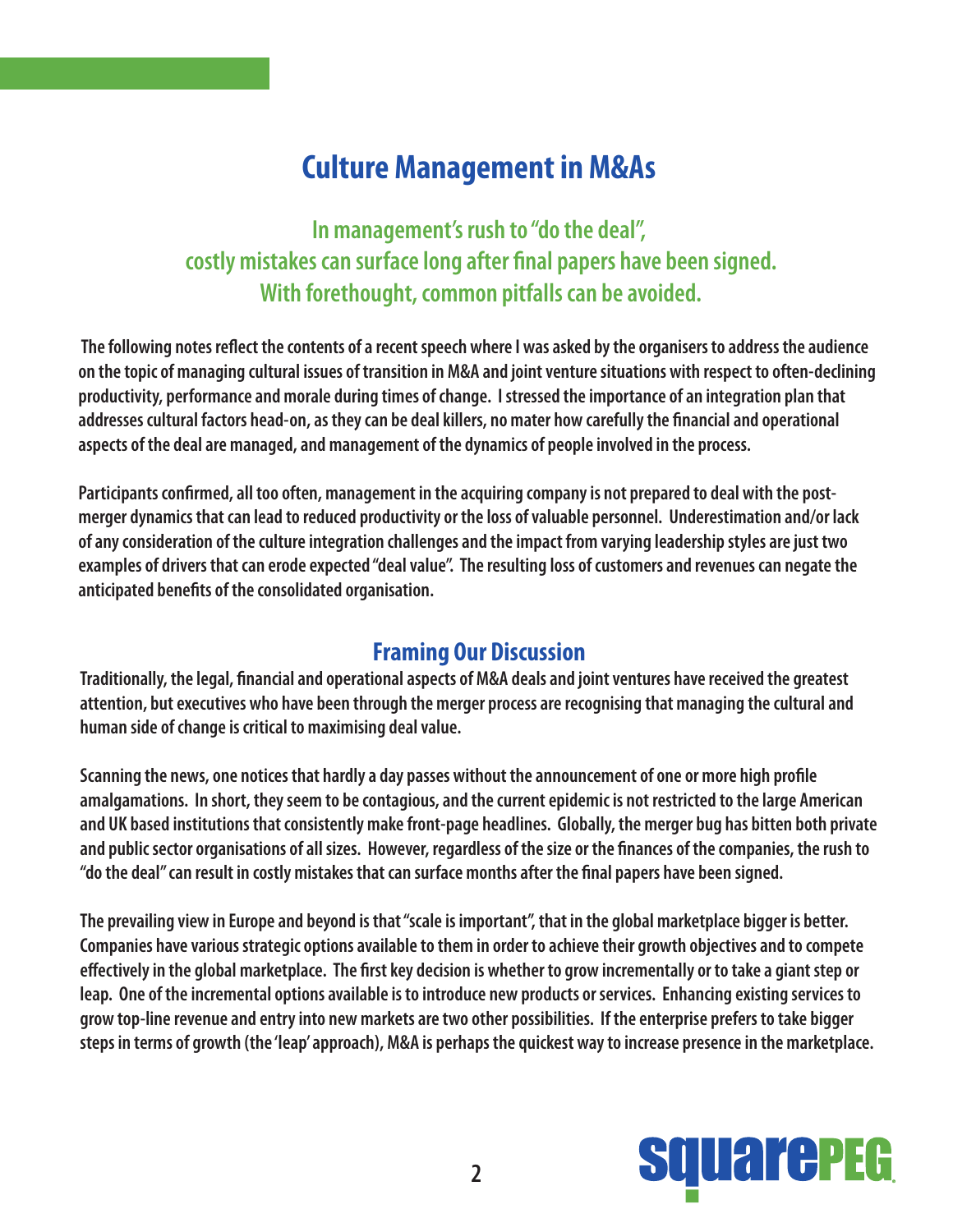**Regardless of the growth strategy chosen, success will be measured not by what you do to grow but by how well you do it. While the potential impact of a major merger or acquisition has likely lead to its appeal as a growth strategy in the 1980s, 90's, and first half of this decade, M&A is also the riskiest proposition an organisation can undertake to achieve its growth objectives. There is compelling evidence to suggest that growth through M&A is not, in and of itself, a guarantee of success. Recently published surveys indicate that, on the contrary, most deals fail to deliver their promised returns.**

#### **Does Culture Matter in M&As?**

**You bet! "cultural and people" issues have been cited as the most common failure factors in six major studies. The research has shown that 70% of mergers and acquisitions fail to achieve the anticipated "synergies" while 50% suffer an overall drop-off in productivity in the first four to eight months. "People problems" were cited as the top integration failure factor by a sample of 45 CFOs from Fortune 500 companies which have merged/acquired.**

**The stock market has also become merciless in its treatment of M&As. When a merger or acquisition is announced, the value of the acquired company's stock will increase. But the same cannot always be said for the stock value of the acquiring organisation, which rises in only 30% of M&As. Analysts and investors expect the merged enterprise to be greater than the sum of its part – in essence that one plus one will equal three. These same analysts and investors are content to sit on the sidelines and wait for management to deliver the synergies that will be essential for the deal to be a financial success. It is these projected synergies that are the real "value" of the deal.**

#### **Maximising Deal Value**

**We can see that the 'deal flow' in M&A can be viewed as a chain with five distinct links:**



**The "formulate", "locate" and "investigate" stages occur before the deal is made and are referred to collectively as the "predeal" phase. During these stages, the acquiring company sets out its growth objectives and its acquisition strategy. Target companies are identified and assessed for potential fit with the growth objectives and the due diligence is conducted. The goal during the pre-deal phase is to forecast, as accurately as possible, the potential value in terms of both financial and human capital that could be realised if the deal is consummated.**

**As the organisation moves through the pre-deal phase, the due diligence becomes a particularly important task. Due diligence should be considered from two dimensions. The first is financial, and this is where the "deal breakers" are most likely to arise. In terms of human resources, this perspective includes such matters as the funding of pension plans, plan structures and risks and liabilities that may be associated with workers compensation, collective agreement provisions and employment-related litigation. Differing legal, accounting and reporting practices that exist from country to country have increased the complexity of conducting thorough financial due diligence. Inaccurate estimates of financial liabilities for such items as pensions or retiree medical benefits can potentially eliminate any financial gain from the transaction.**

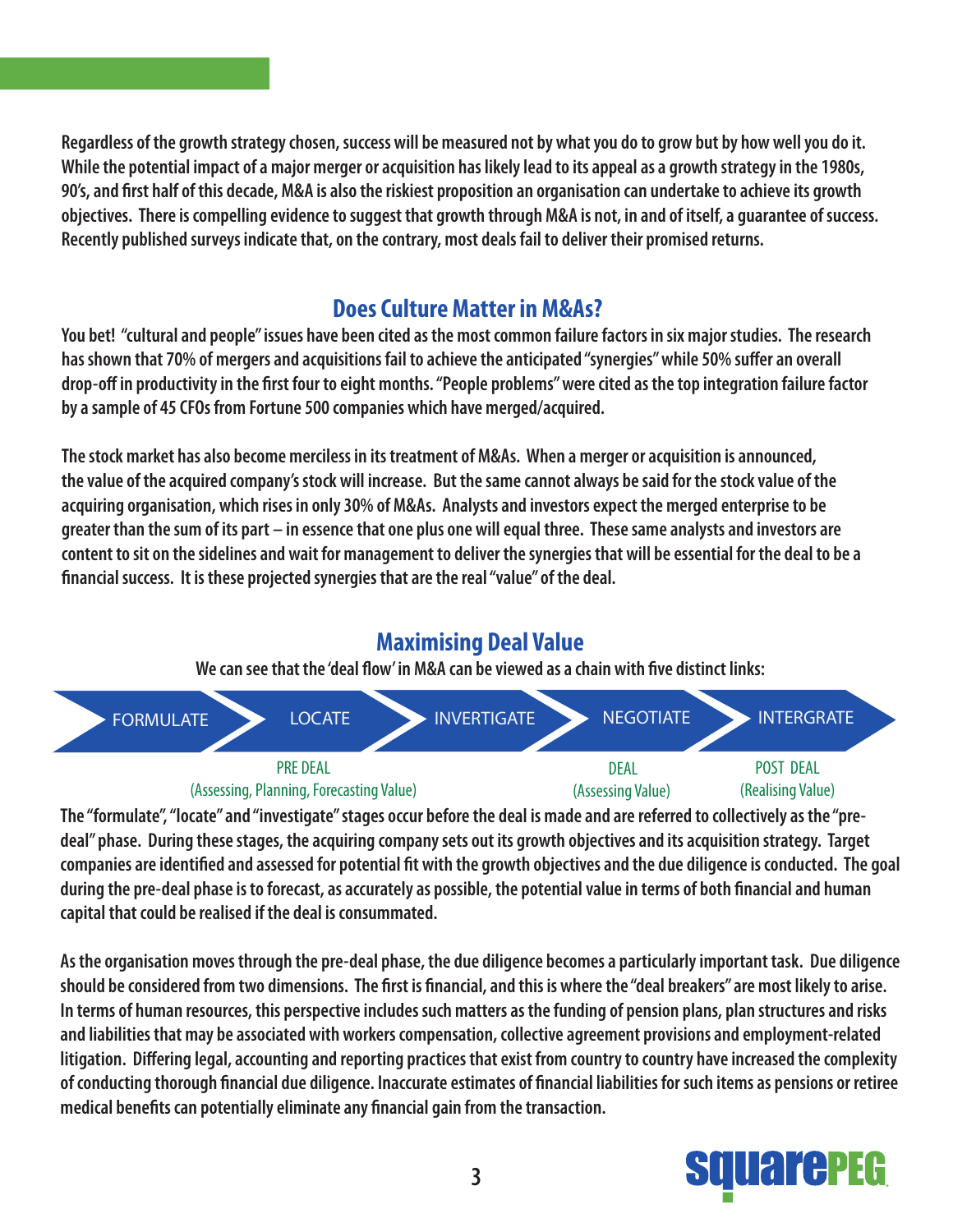**Due diligence should also be undertaken in a second dimension - the "human capital" perspective, which if neglected during the pre-deal phase will minimise the value of the deal. During human capital due diligence, the acquirer should seek to identify commonalties and differences in such areas as partner/target company culture, leadership models, organisation structure, performance management systems and workforce development approaches. While it is unlikely that human capital due diligence will unearth "deal breakers", it will provide the acquirer with critical insight into the potential cost of realising deal value. Particularly in situations where a high degree of integration is desired, a thorough human capital due diligence will allow both partners to properly assess the true cost of achieving that integration.**

**Although due diligence should be a mechanical exercise we often find that the emotion and momentum of the deal often hides good due diligence. Thus while in the "negotiate" stage, lawyers, investment bankers and various other advisers representing the acquirer and the target meet to make the deal – often their council with regards to areas of risk are ignored by key decision makers. In essence, what the parties are doing is agreeing on the potential value while at time ignoring some of the key data. Once the deal has been concluded and the value, in terms of hard assets and intellectual capital, identified and agreed to, the focus shifts to the various functions within the two organisations - operations, finance, marketing, sales and human resources to make the deal happen.**

**It is in the post deal integration phase that the perceived value of a merger or acquisition will either be realised or not. Unfortunately, for many companies it is also in this phase that the deal fails because the parties focus too much on the financial aspects of the merger or acquisition without adequately addressing the people components that must be considered to forge two or more organisations into one cohesive entity. One way to meet the challenge of maximising deal value is to embrace the integration process as a far-reaching change management initiative for both companies. Enterprise-wide integration is a change management methodology applied with speed and rigor simultaneously to all functional departments and business units in a merger. It relies on disciplined project management, process consulting and tactical problem-solving to achieve a fast and effective merging of the business processes, systems and organisational issues. A single infrastructure is used to co-ordinate all integration efforts and communications across the combined companies.**

**A disciplined, enterprise-wide approach to integration helps organisations maximise deal value by lowering deal costs, facilitating faster integration and a smoother transition and achieving projected synergies sooner. Potential benefits of an enterprise-wide approach to merger integration typically focus on generating the following results:**

- **Achieving deal synergies promised to investors;**
- **Merging both organisations and their respective business processes as fast as possible;**
- **Ensuring the retention of key talent and customers;**
- **Avoiding the costly mistakes that can occur in merger integration;**
- **Communicating strategically with all managers and employees; and**
- **Measuring operating results and employee perceptions on an ongoing basis**

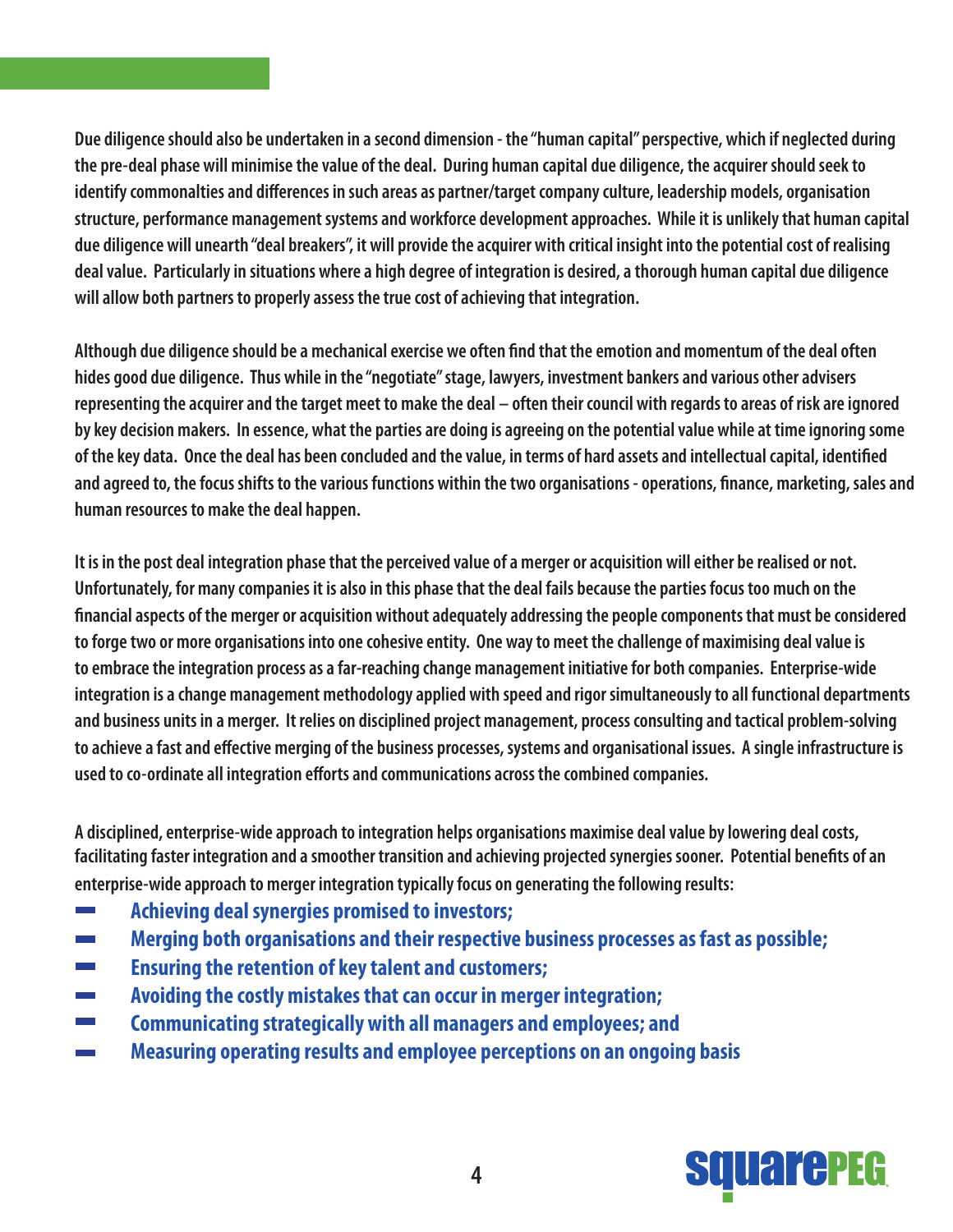From the outset, an aggressive merger integration timeline typically needs to be created covering three distinct integration phases;

- The "pre-deal" phase (before the announcement of the merger)  $\mathbf{1}$
- The "deal" phase (within 60 days after the deal is closed) and  $\overline{2}$
- $\overline{\mathbf{3}}$ The "integration" phase (subsequent to the first 60 days).

#### What are we trying to achieve in integration?

The goal is to gain support from one hundred percent of the task force leaders and officers to champion the integration process and exceed expectations. During the transition, having employees stay focused on running the business and customers continuing to receive seamless service will be a result of the degree to which timely communications address employee's issues about their own position in the "new" organisation. While it will be too soon to determine if all of the long-term objectives of the merger will be met, the speed of integration will help to capture estimated pre-consolidation synergies and keep the new company on track to achieve first-year financial objectives.

Although much of the change leader's role will involve details of integrating tactical components of the integration structure and plan, we strongly recommend the desired culture, vision and values to be reflected in all decisions and communications. The following strategic framework outlines some alternatives in identifying a desired future culture:



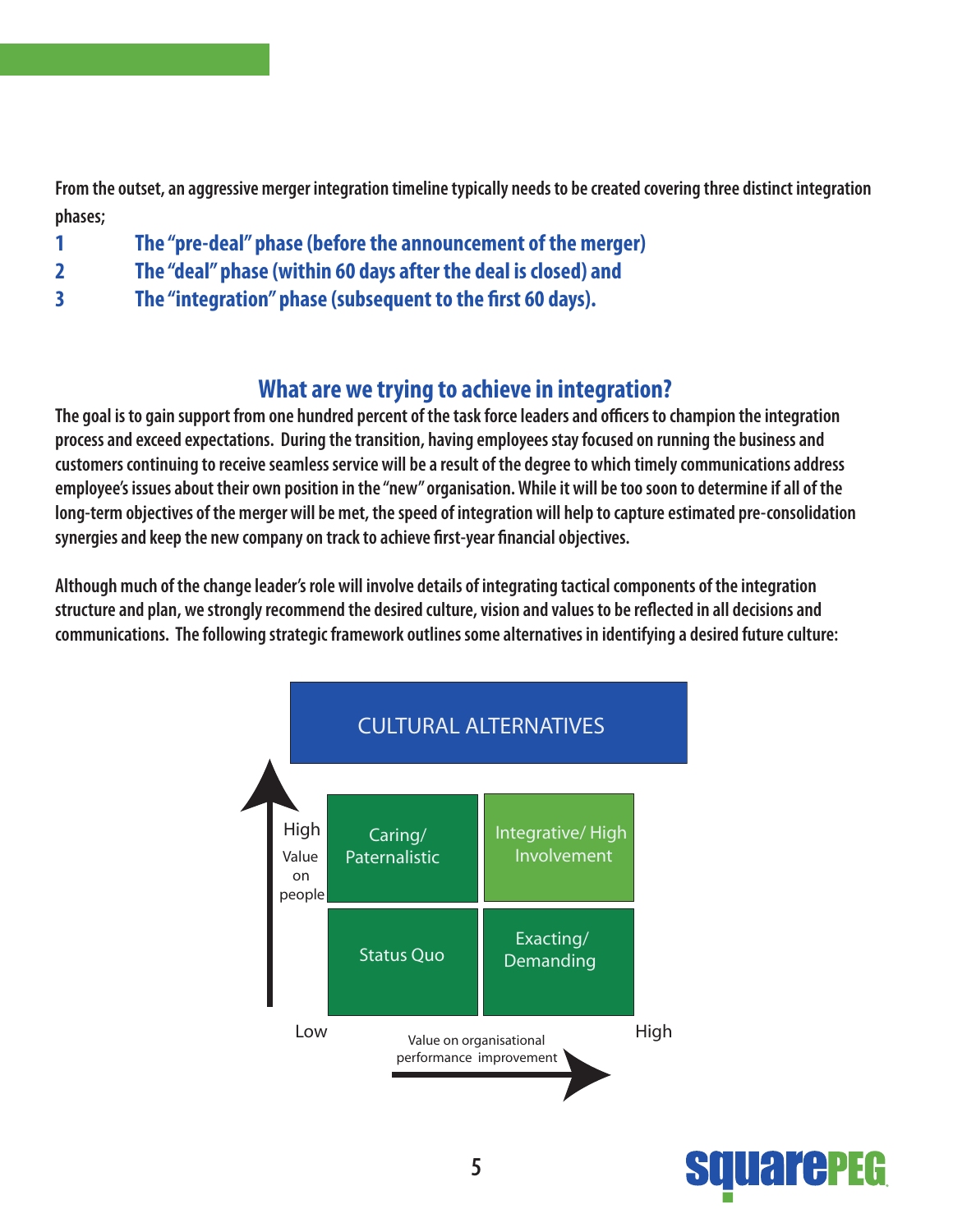

Throughout the transition from one culture to another, we find that if organisations cannot be explicit about how they want their culture to be aligned with their commercial strategy then conflicts and confusing messages are continuously sent to both their employees and their customers. This matrix reflects the questions that are typically asked (or should be asked) of leaders in aligning their change plans. To what degree has the commercial strategy been clearly defined to allow for the clarification of the cultural strategy to quide your integration? We believe that clarification of your desired culture, along with clear measurement, provides a guide for integration, performance management strategies and other culturally-related imperatives.

Below we outline brief examples of the implications of reinforcing one culture or another:

**Caring Paternalistic:** Family oriented effort and activity is rewarded, "fitting in" is important - typically slow to change, and trusting environment

**Exacting/Demanding:** Emphasis on bottom line, eat what you kill, focus on efficiency, competition, and individual performance, up or out learning environment

**Apathetic:** Often reflects the status quo and provides comments such as, "we have always done it that way, seniority wins, procedures are important and play by the rules".

**Integrative/High involvement:** Foster co-operation, risk-taking and group performance, true learning organisation, strong communications/feedback, open book, team oriented

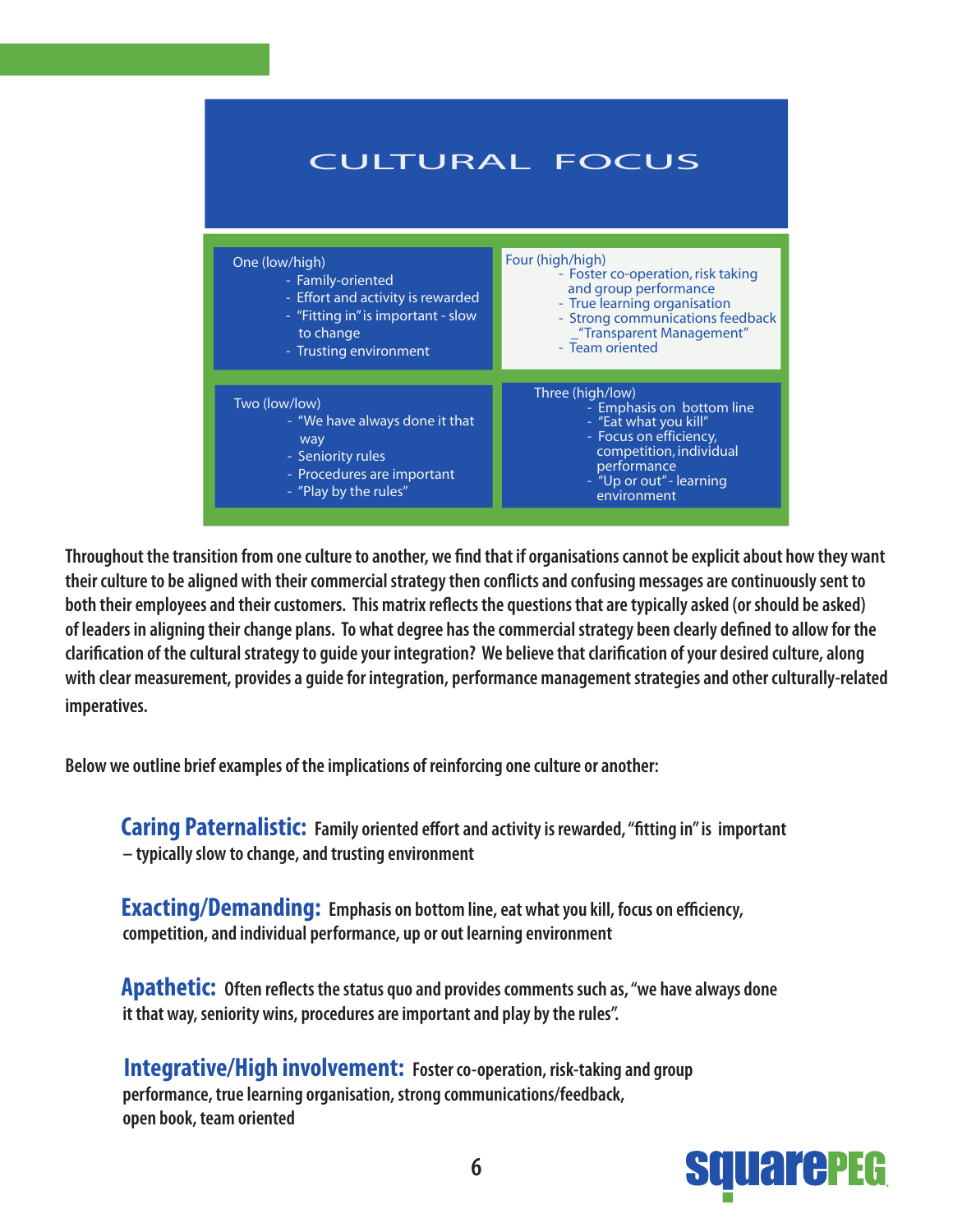#### **Now that we have defined the culture, what next?**

**Don't be fooled - the move to a new culture is a not simply a new programme, new set of reports, or new training – it is most often a significant change initiative fraught with all the perils of workplace change.** 

**Once the organisation knows what it wants to be then aligning its systems, processes, and procedures to reinforce the desired culture is critical. These mechanical adjustments are the easy part. The difficult part is aligning the employees and leadership team with the new culture.**

#### **Secure Individual Buy-In From Leaders**

**To be effectively implemented, integration strategies must first be consistently understood and owned by the leaders. Experience indicates that this is often not the case in the immediate post-integration period. To succeed, leaders must have a vehicle for articulating their basic assumptions, expectations and values - and therefore consciously assess what they need to change personally before engaging others in the organisation. We have found that, similar to the process of defining a new culture and climate for the organisation, the process of aligning leaders with a new strategy and culture works best if a step by step approach is taken:**

**Interpretation:The degree of cohesion between each team member's unique interpretation of the desired culture, climate and post integration strategy. Leaders must understand the pressing commercial "business case" for change.**

**Acceptance:The degree to which individuals accept the integration change plan as the "best" one under the circumstances will highly influence the success of implementation.** 

**Commitment:The degree to which the leaders accept the strategic and cultural change goals as being in line with their personal goals will be a function of the degree to which they perceive the change to be a personal threat or an opportunity for development.**

**Competence: The competence of the organisation and associates, in terms of skills, abilities, systems and infrastructure, to achieve the changes required to make the culture and integration strategy work will provide barriers or enablers for successful implementation.**

**Successful change can be attributed, at least in part, to the early realisation that the merger integration needs to be managed as a fully co-ordinated plan including:**

- **An early start**
- **A timetable aimed at speedy completion**
- **Example 20 Decisive leadership**
- **Example 3 Clear and frequent communications to both organisations and**
- **EXECUTE:** Focus on customer service and the willingness to make decisions on the toughest issues.

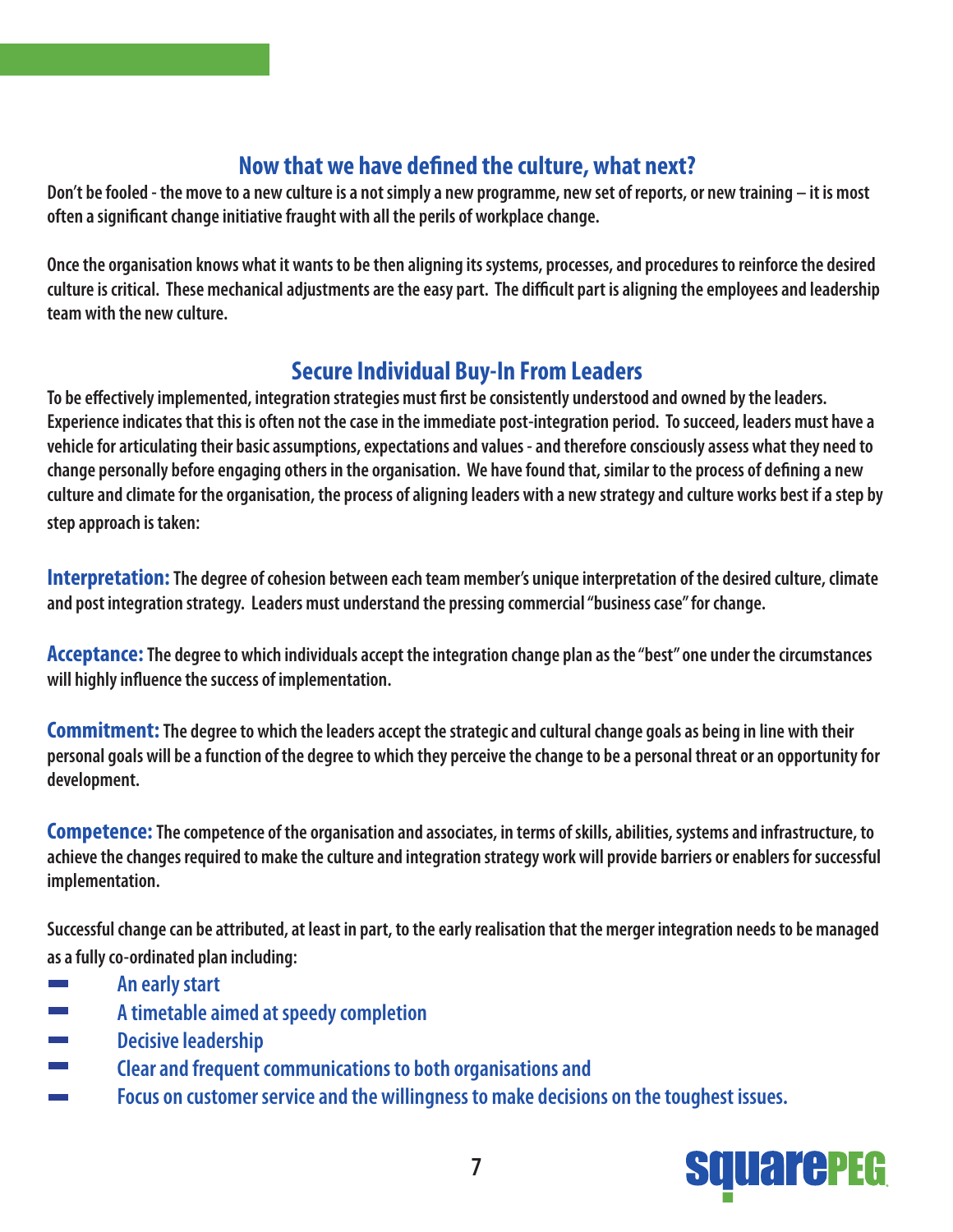**The stakes are high whenever mergers and acquisitions take place. Experience demonstrates how a well-managed, enterprise-wide integration process that recognises change management concepts can significantly enhance the launch of a newly amalgamated organisation.**

#### **Addressing the "me" issues**

**One of the most critical priorities for management of merging organisations to address is the "me" issues. Throughout M&As, "me" issues will preoccupy employees at all levels within both organisations. Typical "me" issues will include:**

- **Will I have a job?**
- **Will my pay and benefits change?**
- **EXECUTE:** What will happen to my pension plan?
- **Who will I report to?**
- **Will I have to move?**
- **Example 3 What will 'they' be like to work for?**

**Employee concern about "me" issues creates an inward focus away from customers. Service suffers as a consequence and employee productivity drops off. The new enterprise could also lose key talent as employees search for an environment with less uncertainty, an outcome that would be particularly grave for an organisation that was buying specific knowledge or competence as a goal of the acquisition.**

**Because senior management's "me" issues will usually be answered before the majority of employees, they must be conscious to manage from where the organisation 'is', and not from where 'they are' as a management team. Senior management must guard against the temptation to concentrate on the "next deal" while employees think of issues posed by the current deal. Management can influence how long the productivity drop, as a function of the change management process and the speed with which it is applied. Prolonging the integration process will only serve to extend the drop in productivity and delay the realisation of deal value.**

#### **Integration risk factors**

**To increase the probability of a successful merger or acquisition we have worked with Prof. Tim Galpin (University of Dallas) in the past to identify 12 integration risk factors that should be taken into account from the outset of planning by senior management. The nature of the risk and the extent to which each applies will vary from deal to deal. This leads to the need to assess each risk factor on a deal-by-deal basis. Where possible, a mitigation strategy should also be developed to help the enterprise manage the risk. We have framed these risk factors in the form of questions that may be on the minds of investors, analysts or stakeholders in the process.**

> **Desired integration level To what extent will the organisation be integrated? Full integration can increase the complexity of the deal and the associated risk**

> **Management talent Does the management team have the necessary talent to lead the new enterprise through the integration?**

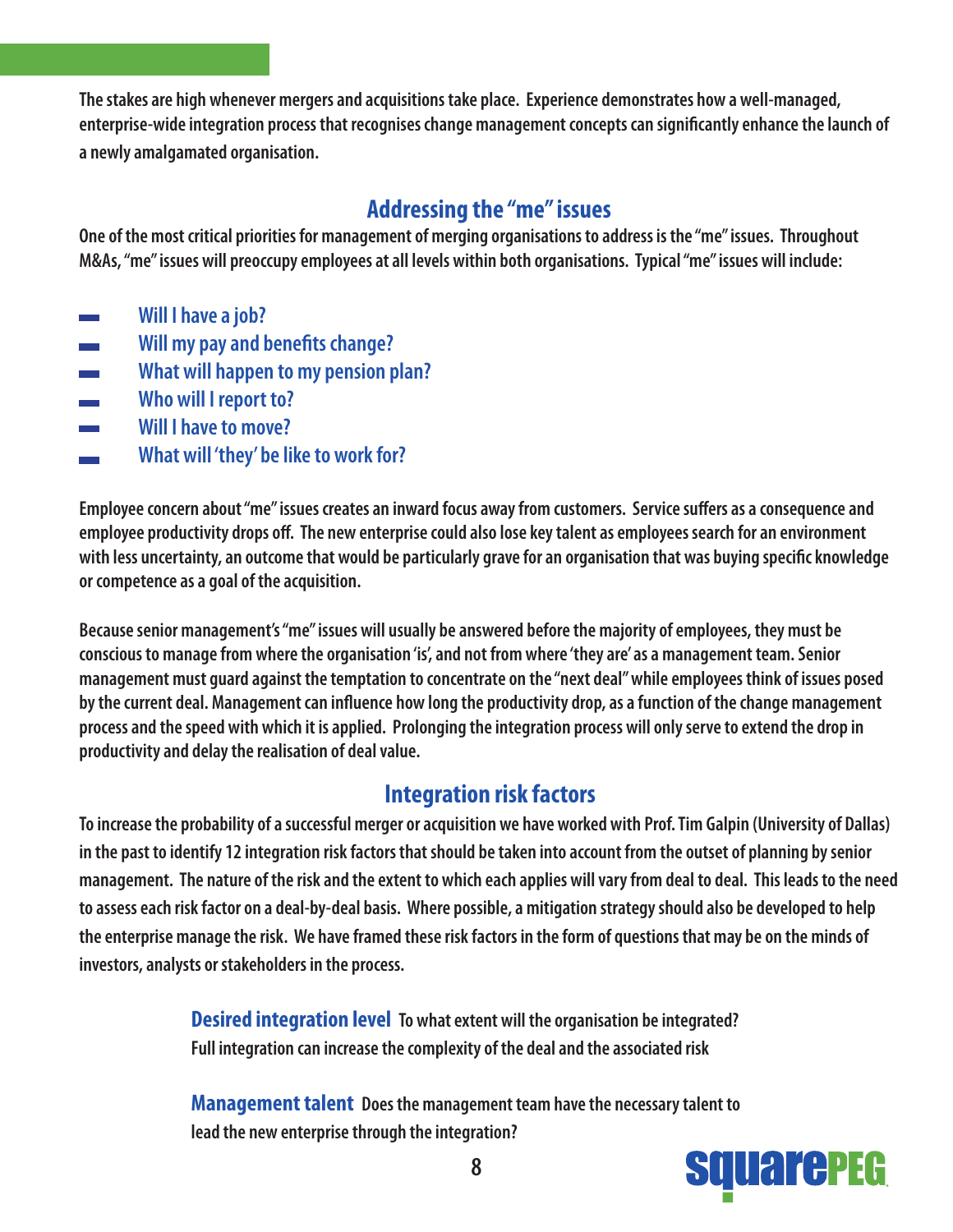**Strategic non-alignment To what degree will organisations that are not strategically aligned be integrated and how will the integration effort affect the level of risk?**

 **Financial context/business performance What degree of confidence do you have that you can turn around a struggling target? How long will it take?**

 **Pre-deal positioning What potential synergies were identified to legitimise the deal, and why was the deal initiated in the first place?**

 **Proximity Are the organisations in different geographical regions? If so, to what extent will the legal, language and cultural differences associated with integrating organisations from different geographical areas lead to increased risk?**

 **Competition What is the nature of the competition your company faces? Organisations operating in highly competitive markets will be under increased pressure to achieve deal synergies. Competitors will move quickly to fill the gap created by organisations in pause.**

 **Relative dominance One of the myths within M&A is the "merger of equals". Have the organisations been honest internally? The extent to which this remains unresolved will contribute to increasing risk.**

 **M&A capability What is your experience with M&A? The extent to which the enterprise is experienced with M&A will serve to mitigate risk.**

 **Ambiguity in power and authority Who is "in charge?" Is your company building M&A as a core competency? The integration process must be driven internally as a priority for senior management. The appointment of an experienced and respected manager to lead the integration process is a key to mitigating risk.**

 **Concurrent pressures To what degree is the organisation facing other internal or external pressure. There is a limit to the number of fires that management can reasonably be expected to fight successfully at any one time.**

 **Hostility quotient What are the circumstances surrounding the merger? Generally, as the degree of hostility toward the acquiring organisation increases, so will the risk.** 

**Senior management will want to both assess and continually review the issues around each of these risk factors. We have found it helpful to group the issues in terms of what can be done immediately. The advantage of using an approach to M&A like enterprise-wide integration is the actions designed to mitigate risk can be incorporated into project planning and monitored on a company-wide basis throughout the integration process.**

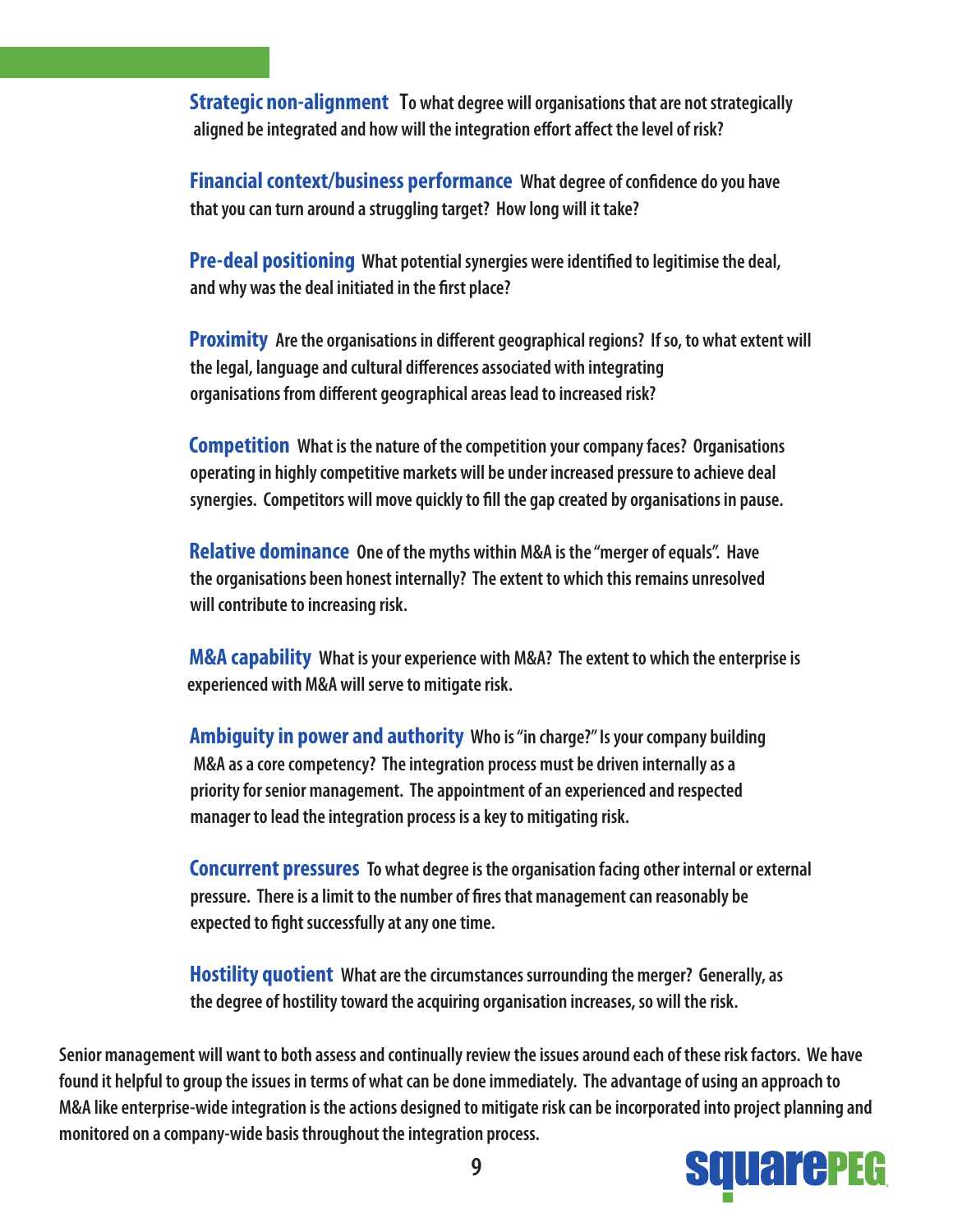#### **The 7 deadly sins of M&A's**

**While there are undoubtedly other roads to success in mergers and acquisitions, there are a few "sins", which, f committed, will ensure that your deal will fail. We refer to these as the "7 deadly sins of M&A."**

- **1 Poor due diligence** this would include both financial and human capital due diligence. The former will result in money being left on the table. The latter will lead to unanticipated integration costs.
- **2 Delay the start of the integration and drag out the finish. T**he longer integration is allowed to drag our and issues are left unresolved, the longer productivity will suffer and the longer it will take for synergies to be realised.
- **3 Allow divergent initiatives -** integration can be viewed as a race, where the objective is to have everyone cross the finish line together. By allowing divergent initiatives, you will delay crossing that line.
- **4 Take too long to answer the "me" issues - r**emember that in an M&A situation, you should expect a drop in productivity while employees search for answers to the issues that are important to them. Both the duration and the magnitude of the drop are within your control.
- **5 Under communicate -**during an M&A, people's desire to "know" increases. If you under communicate, you will effectively create an information void that will be quickly filled with rumour and innuendo.
- **6 Put no one in charge** like many sports teams, the M&A team needs a "go to person" that can make things happen. The project leader must be someone who is respected in the organisation and who has the authority to make decisions.
- **7 Ignore project management disciplines -** this is perhaps the deadliest sin of all. Your organisation is about to embark on a major project with another company whom you don't even know. Disciplined project management is the only way to ensure that you can plan, monitor and measure your progress toward achieving the goals you set at the beginning of the process.

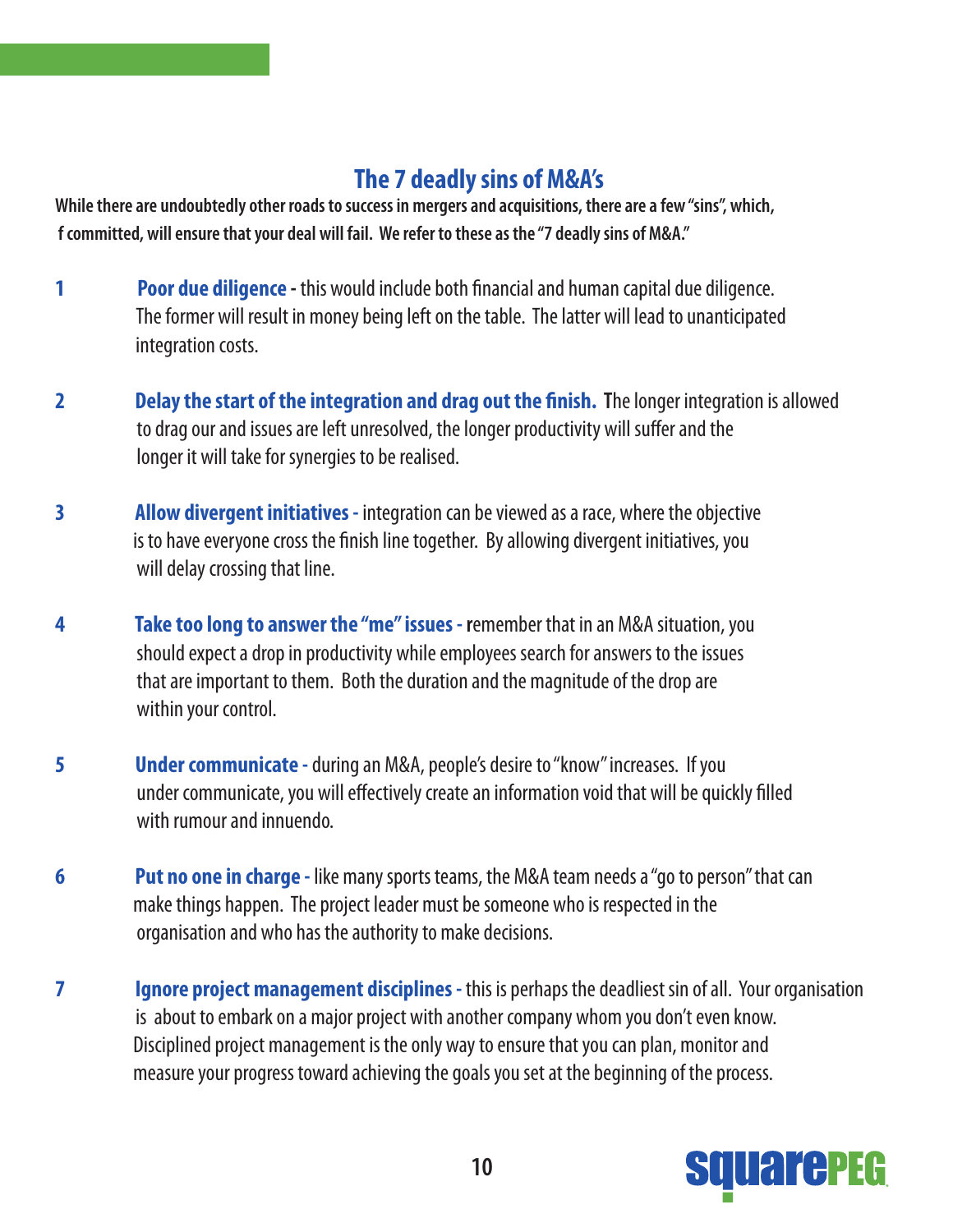#### **Key success factors**

**If we are not tempted by the 7 deadly sins, we need to maintain total project integrity and rigor and embrace the following 10 key M&A success factors, to ensure deal value is maximised.**

- **1 Thorough due diligence**  both financial and human capital. What-ever happens at due diligence will impede or facilitate the post-deal activities – ensure you have a sceptic on your team.
- **2 Vision of degree of integration -** the degree dictates the complexity and its associated risks
- **3 Speed of decision making -** this is not the occasion for precision
- **4 Senior management alignment -** visible support and commitment is mandatory
- **5 Clearly defined approach -**everyone who needs to know, knows
- **6 A respected and capable integration leader** this is not the time to earn stripes; this is the time to use them
- **7 Dedicated and capable merger team -** team and task members need to be responsive and focused
- **8 Use of best practices -**use the best of what is there
- **9 Measurable goals and objectives** clear and achievable deliverables are a must
- **10 Ongoing communication -**open and frank two-way communication is an imperative

**The goal of the discussion was not to provide the attendees with "all of the answers" for succeeding in the M&A arena. The intention was more to focus beyond the act of making the deal to the point where the real value of the deal is realised and to provide our thoughts around maximising deal value.** 

**A recent survey of mergers and acquisitions identifies that cultural incompatibility is the biggest problem facing leaders, yet the leaders rated organisational culture and the dynamics of change last in the type of due diligence needed for success. We also know that the time to make change is limited, the way cultural integration is handled will make the difference between success and failure of the deal, and that delaying the start and dragging out the finish is the worst of the deadly sins. These key leanings of our discussion are nicely summarised by Percy Barnevik, CEO of ABB:**

### **"Why emphasise speed over precision?**

#### **Because the costs of delay exceed the costs of mistakes."**

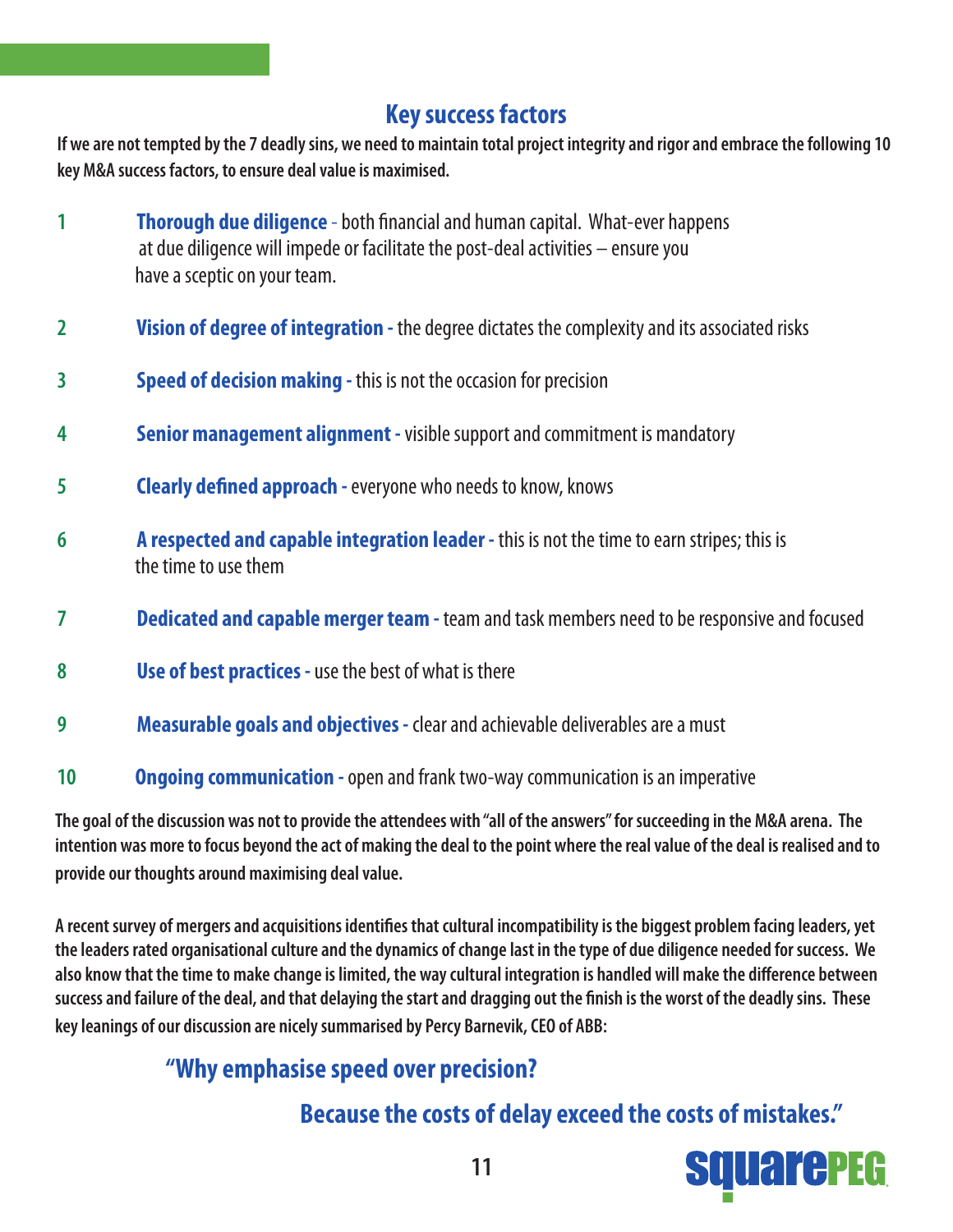#### **ABOUT THE AUTHOR**

**Douglas Ross is Managing Director of Square Peg International and specialises in areas related to the people side of change focusing on mergers, acquisitions, joint ventures and cultural alignment. He retired his partnership in Watson Wyatt's Human Capital Group in 2004 after a decade supporting clients in 20 different countries, many in the throws of post merger integration.** 

**He is known for his dynamic and practical consulting approach that has evolved during an unusual career spanning CEO, theatre producer, soldier, and manufacturing manager. He has been honoured by the Canadian Government for his leadership work and in December 2002 was recognised by the Independent Newspaper as one of the top 10 management consultants in the UK.** 

**His practical experience in M&A, JV, and organisational change combined with his credentials as an MBA, Certified Management Consultant (CMC), Visiting Fellow at Kingston University and past Associate Professor of Marketing Strategy at the Canadian School of Management, and position as past global Chairman of the Strategic Leadership Forum commend him to support clients to align their people practices and processes with their merger strategies.**

#### **ABOUT SQUARE PEG INTERNATIONAL LTD.**

**Square Peg is an international boutique consulting practice that provides an integrating force in the alignment and effectiveness of organisations. Our services are based on the interrelationship between business strategy, leadership and people - our focus is to help clients improve performance and drive value.**

**As business consultants focused on the people side of change we support clients managing a variety of enterprise-wide changes such as M&A's, establishing new mandates, and meeting new expectations.**

**We maximise productivity, performance and morale and drive value by accelerating results, ensuring their quality, and measuring their impact. From our offices in the UK and North America we assist companies to capture the full value of their investment in people.**

> **NORTH AMERICAN OFFICE 4 LANSING SQUARE, SUITE 119 TORONTO, ONTARIO M2J 5A2, CANADA +00 (1) 416 499- 7459**

**EUROPEAN OFFICE BRIARFIELD, 40 BROCKHAM LANE BETCHWORTH, SURREY RH3 7EH, ENGLAND +44 (0) 7717 665 007**

**MANAGING DIRECTOR : DOUGLAS D ROSS EMAIL: [doug.ross@squarepeg.com](mailto:doug.ross@squarepeg.com)**